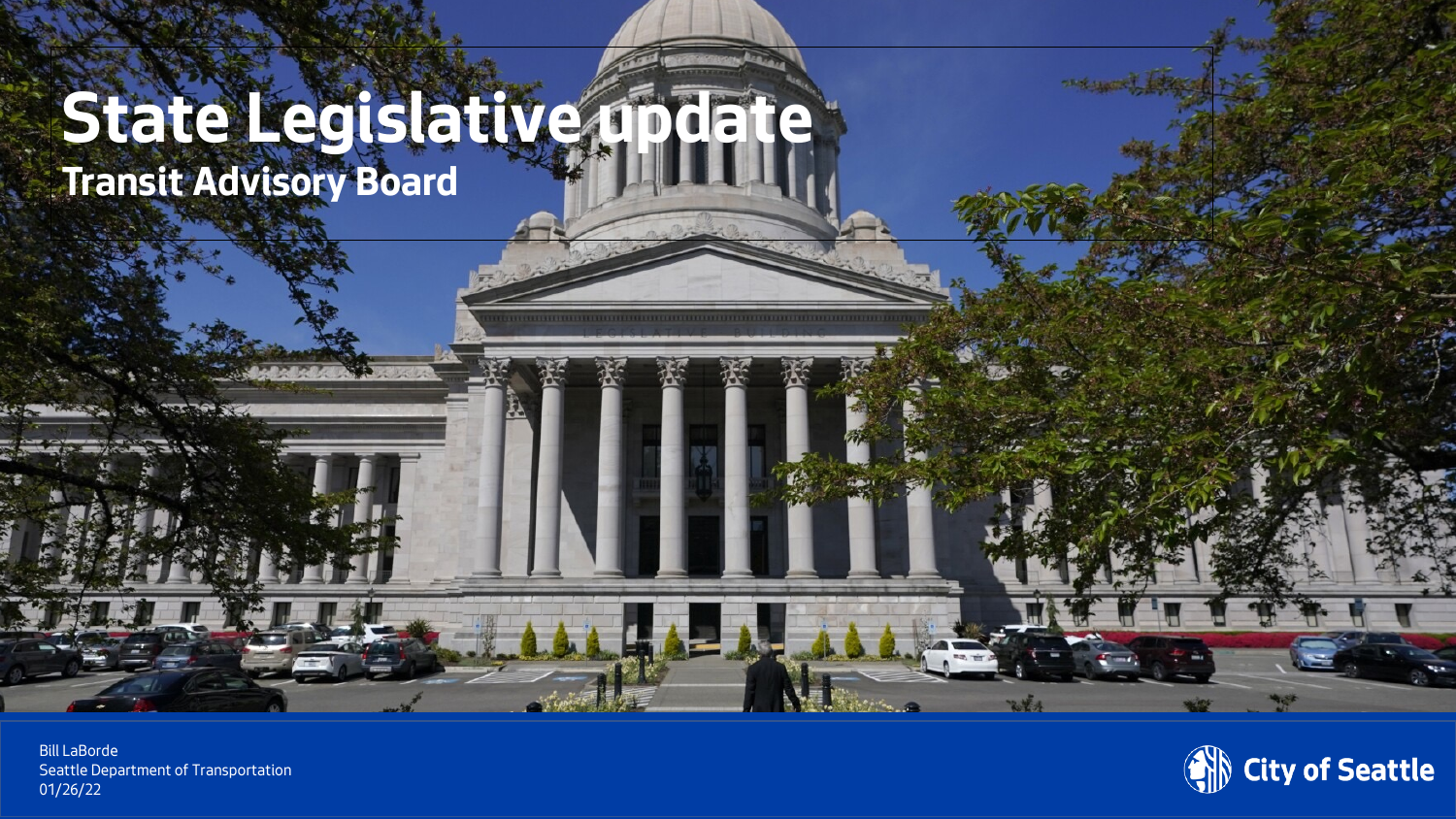## Background

- Short, 60-Day session, started Jan 10 Mar 10 (Sine Die)
- Mostly committee & floor sessions are remote
- Cut-off calendar
	- Committee reports Feb 3rd / Feb 7th
	- Originating house Feb 5th
	- Opposite committee reports Feb 24<sup>th</sup> / Feb 28<sup>th</sup>
	- Opposite house Mar 4
	- Sine Die Mar 10
- Office of Intergovernmental Relations (OIR)
	- Jointly represents City executive & legislative branches
	- City legislative agenda adopted by resolution early December
	- OIR staff and contracted lobbyists
	- Weekly reports at Council Briefing most Monday afternoons during session

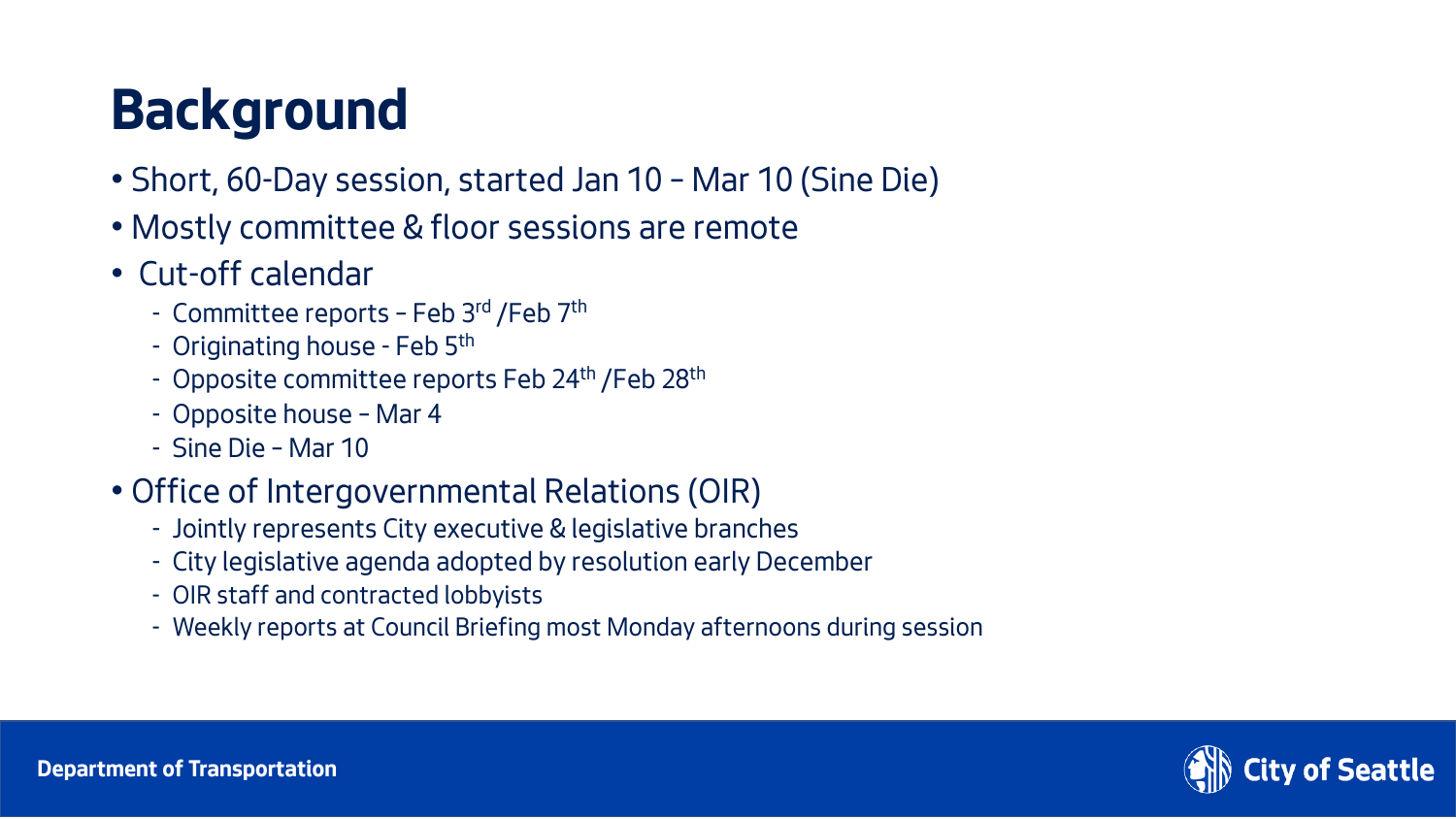## What we're watching

- Potential new revenue state transportation package
	- Non-restricted revenue sources (carbon tax, flexible mileage fee, local share gas tax)
	- Leverage infrastructure bill funding; general fund contribution?
	- Term? 5, 9, 12, 15 years?
	- Climate-friendly, transit and active transportation focus;
	- Potential Seattle earmarks?
		- Move Seattle levy Transit+ Multimodal Corridor (Roosevelt, Rainier, Rt 40, Rt 44)
		- Bridge rehab & replacement; Magnolia & Ballard TS&L studies
		- Remaking Aurora Ave N
		- E Marginal central phase
		- Other ped safety investments?
		- ST3?

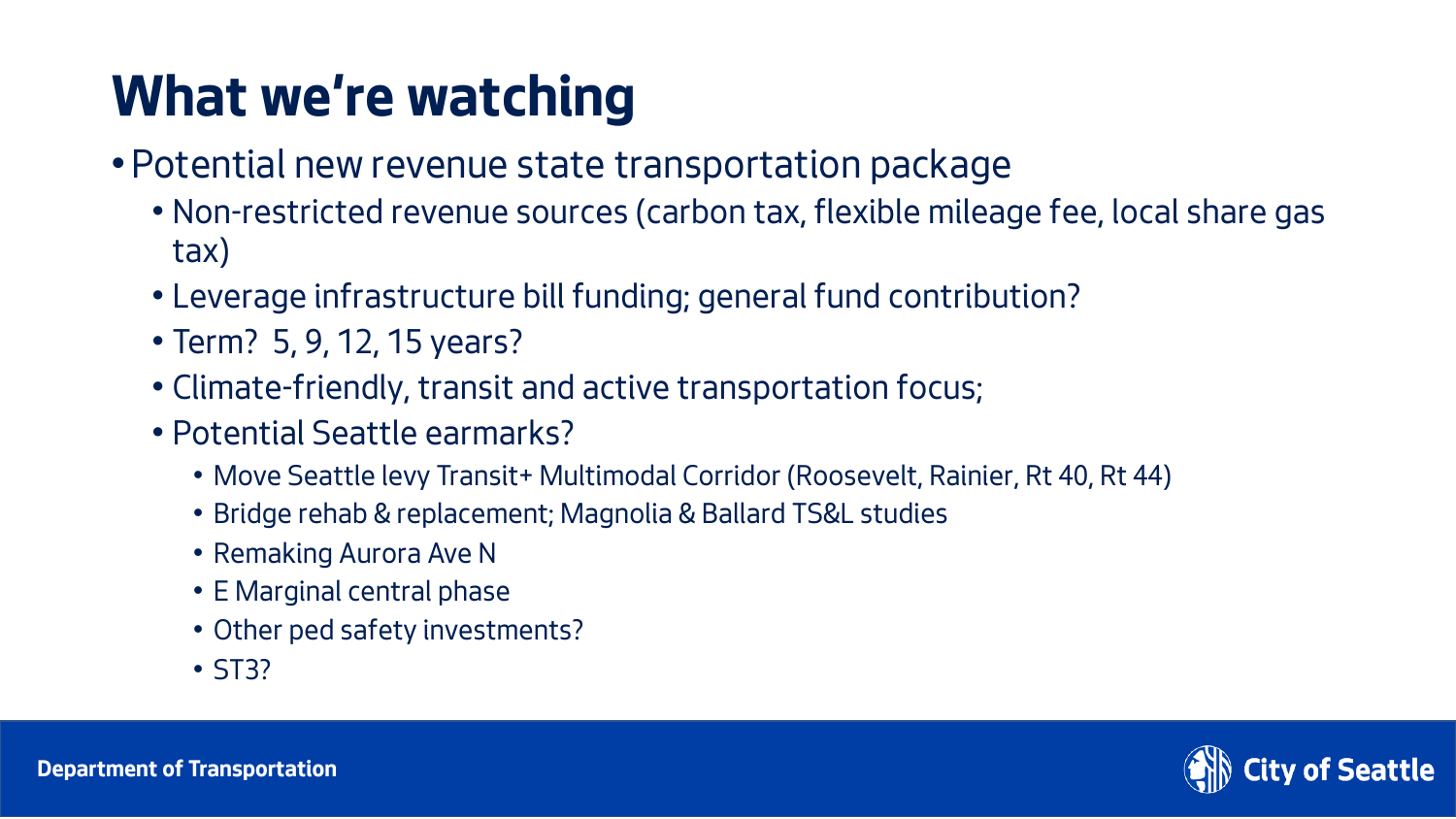## What we're watching (cont'd)

- 2021-23 Supplemental budget (HB 1786/SB 5689)
	- Advancing Connecting WA funds for Rainier/MLK I/C to this biennium for MLK PBL
	- Ensuring SR 520 "Rest of the West" and SR99 funding is preserved (Supplemental Transportation Budget)
	- City share of AWV Replacement legal settlement

#### • 2022 Policy priorities

- Extending the traffic safety camera enforcement pilot 2 yrs to mid-2025 (SB 5507)
- Clarifying that Transportation Benefit District authority allows unlimited renewals of voter sales tax measures (SB 5510)

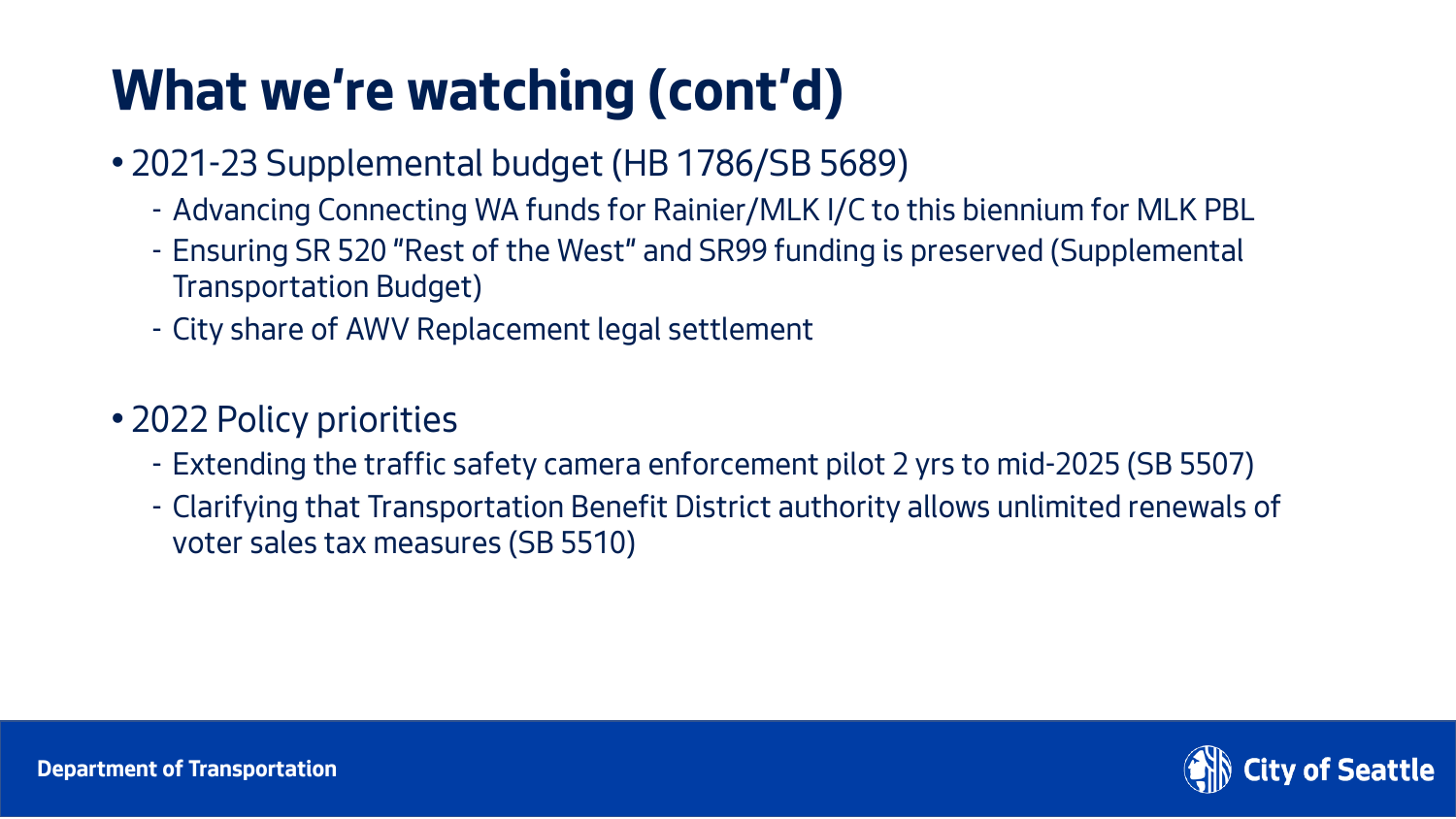## What we're watching (cont'd)

- Other bills supported or being monitored by SDOT/OIR
	- HB 1099 (GMA Comp Plan Climate Element reqm't)
	- SB 5528 (Seattle Subway bill),
	- Bills addressing pedestrian safety (SB 5687)
	- Potential to reduce or protect agst discriminatory traffic enforcement? (SB 5354)
	- Multiple automated enforcement bills (HB 1915, HB 1969, SB 5687)
	- Truck parking (HB 1657)
	- Vehicle mile charge (HB 2026)

#### • Concerns:

- Autonomous vehicle regulations (HB 1731; SB 5828)
- State preemption local ROW regulatory authority (HB 1722; SB 5775)
	- AVs, 5G; micro-trenching; TNC regulation